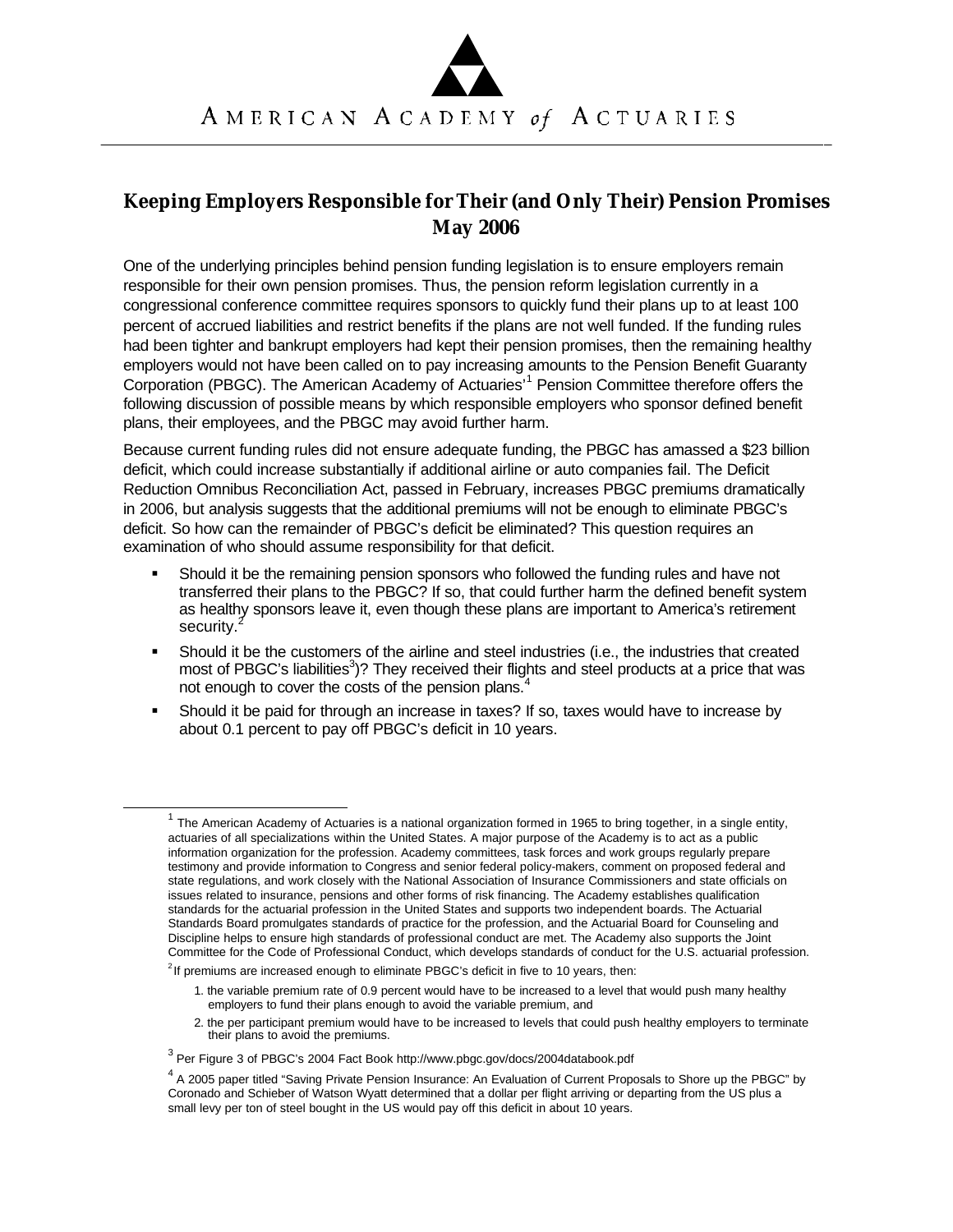While the Academy does not take a specific position on the appropriate solution, we do recognize that there are significant costs associated with any of the above methods.

In addition to the funding rules, there are other ways to forestall the shifting of additional liabilities to the PBGC (and thus the premium payers). Sec. 402 of the Senate-passed funding bill (S. 1783) gives the PBGC authority, with the approval of the Secretary of the Treasury, to work out alternative funding arrangements with sponsors in order to keep them responsible for their pension plans. The PBGC can freeze benefits, freeze guarantees, require security, and impose other conditions necessary to protect the PBGC. This is similar to creditors working out refinancing arrangements with employers who cannot meet their original loan covenants. Sec. 403 in S.1783 does this automatically for airlines willing to freeze their benefits and have their PBGC guarantees frozen. With these freezes, the PBGC's liabilities are essentially capped, so any additional contributions that the plan receives will most likely improve its financial position.<sup>5</sup>

Sec. 403(h) extends the alternative funding rules to airlines that don't freeze accruals as long as they are willing to make their contributions towards normal cost based on the more conservative at-risk rules. In order to cap PBGC's liabilities, the provision would still need to freeze PBGC's guarantees and prohibit lump sums, as discussed above.<sup>6</sup>

## **Alternative Using Loan Guarantees**

An alternative approach to reducing the contributions for certain plan sponsors would be to require all companies to pay the regular minimum contribution, and offer qualifying companies a federal guarantee for a loan needed to pay it. As an outcome of this alternative, participant guarantees would not be frozen and other DB plan sponsors would not be punished for arrangements worked out between the government and the qualifying companies. The federal government's liabilities might increase, but not those of the PBGC or the premium payers.

At many weak companies, pensions are not the only financial problem. Other compensation costs (such as wages, employee and retiree medical plans, overstaffing, etc.) can also constitute reasons why they are not competitive in world markets. Because a company's future pension funding requirements are just one element of its financial problems, assisting with that funding could be viewed as just one component of any federal financial relief. Thus, the magnitude of any federal financial relief to a company in a financially distressed industry could be determined through a more comprehensive appraisal of its overall financial needs rather than solely based on its pension funding obligations.

## **Improving PBGC's Priority Claim in Bankruptcy**

l

The current deficit situation experienced by the PBGC has been exacerbated because current bankruptcy law can encourage sponsors with underfunded pension plans and a poor short-term financial outlook to resort to reorganization as a means of shedding large legacy pension, postretirement medical, and other liabilities. The fact that sponsors have the PBGC standing behind most of their pension promises creates a moral hazard. Sec. 402 of S.1783 helps reduce this

<sup>&</sup>lt;sup>5</sup> Pension payments made from the plan in excess of PBGC's guarantees (and benefits in PBGC's third priority category, PC3) in the interim would reduce the PBGC gain, but are likely to be less than the additional contributions made by the sponsor to the plan. One way to reduce that problem greatly would be to restrict lump sum payments, which both pension bills being considered by the Congressional conference committee already do. Note: Most or all of Delta and Northwest Airlines' pension liabilities are already on PBGC's books as probable claims, so additional contributions to those plans could reduce PBGC's deficit (if the accruals, guarantees, and PC3 are frozen).

<sup>6</sup> This can be seen by analyzing what would happen if the plan had a de minimis accrual. Under this hypothetical, the contribution would hardly be affected compared to plans that freeze accruals, but they would not have their PBGC guarantees frozen. Another alternative might be to allow the PBGC guarantees to increase by the amount of the accruals, but not for any other reason (such as phase-in, later plan year maximums, greater ages).